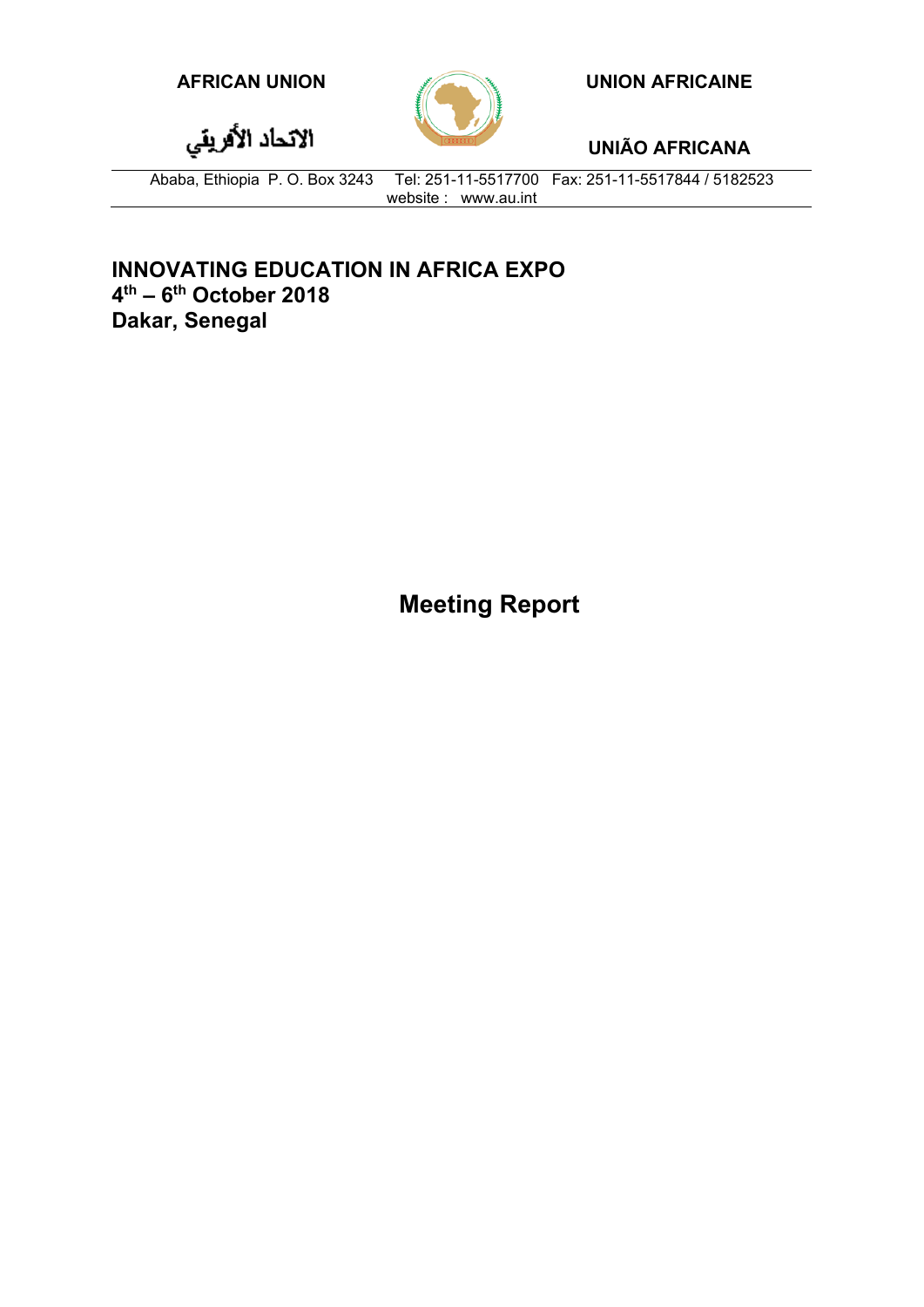# **1. INTRODUCTION**

The Innovating in Education Expo, organised by the African Union Commission in partnership with the Government of the Republic of Senegal and several partner organisations and agencies across Africa, was held from  $4<sup>th</sup> - 6<sup>th</sup>$  October 2018 in Dakar, Senegal. The Expo was to show case technical and social innovations in education and training across Africa, with the main objective of establishing a multisectoral platform for experience sharing on relevant innovations that provide solutions to education challenges in Africa. The event also aimed at raising the visibility of education innovators and innovative practices so that they can be supported, upscaled, replicated or further developed. The format of the event included demonstrations, presentation of technical papers on innovation and exhibitions by the Acamedia, practitioners and policy makers.

The following Member States were represented by Ministers and Senior Officials responsible for Education: Senegal, Botswana, Central African Republic, Djibouti, Zimbabwe, Sudan, Algeria, Malawi, South Africa, Chad, the Gambia, Guinea, and Madagascar. A range of agencies including UN agencies, international and national government and non-state organisations, private sector and individual experts were present. There was a total of 300 participants.

# **2. OPENING SESSION**

### **i) Opening Remarks by Director UNESCO Regional Office in Dakar**

Mr. Sanga Dimitri congratulated the African Union Commission (AUC) and the Republic of Senegal for organising this important event. He recalled the Pan African Conference on Education (PACE) that adopted the Nairobi Declaration which reaffirmed the engagement of UNESCO and the AUC to collaborate for a better harmonisation of the SDG 4 on Education agenda 2030 and the Continental Education Strategy for Africa (CESA 16-25), and stated that Africa and its youth constitute a major priority of UNESCO.

Mr. Sanga reiterated that the vision for individuals to be able to identify opportunities, exploit every situation, innovate, enrich knowledge and fit in the world can only be achieved if they acquire new skills to innovate and adapt to the needs of the rapidly changing world and particularly Africa. The Director concluded by highlighting some of the innovations by UNESCO in collaboration with African countries in the area of teacher education and e-learning.

#### **ii) Welcome Remarks by Commissioner for Human Resources, Sciences and Technology of the African Union Commission**

On behalf the Chairperson of the African Union Commission, H.E Prof. Sarah Anyang Agbor welcomed all in attendance to the first ever Innovating Education in Africa Expo and expressed her gratitude to the Government of the Republic of Senegal for hosting the historic event.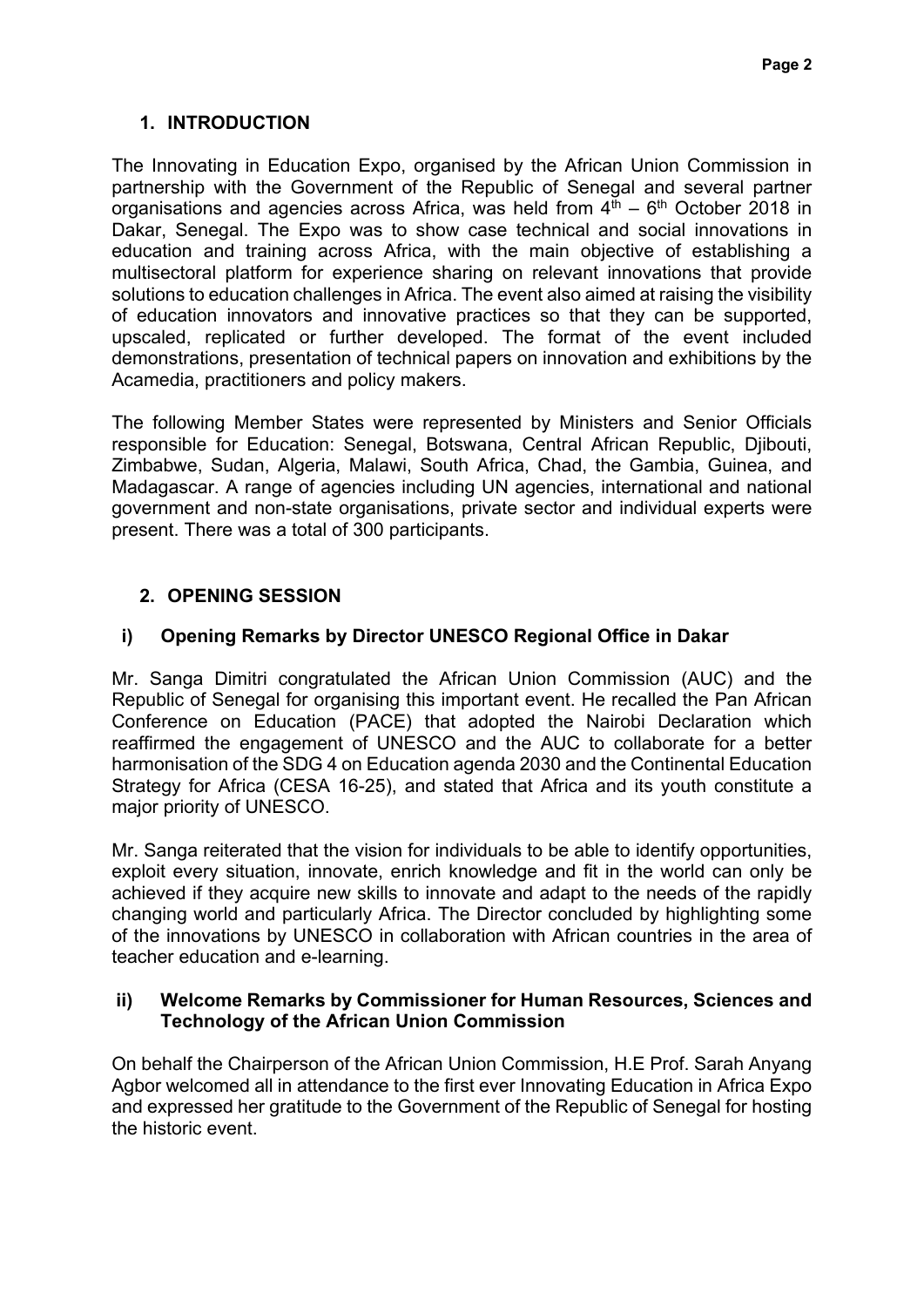The Commissioner stated that education is undoubtedly the most important tool to realize Africa's destiny of a prosperous, integrated and peaceful continent that takes its rightful place in the global community of people. She reiterated the need to focus on science, technology, engineering and mathematics and utilise Information and Communication Technologies (ICT) for ensuring quality, access and equitable opportunities for all.

The Commissioner further noted that the transformative role that education plays is recognised in the African Union Agenda 2063 which reiterates that Africa's sustained growth, competitiveness and economic transformation will require investments in new technologies and innovations. She emphasized that greater and more strategic investments are needed in education, science and technology if Africa is to reap the benefits of research and innovation. She also highlighted the urgent need for innovative flexible approaches to deliver quality education to young people, leaving no one behind, and commended the innovations and innovative ideas from African governments, institutions and individual innovators, including young innovators from 40 African countries.

The Commissioner concluded by urging all African governments, the private sector and all agencies to identify innovation that could be scaled up and replicated and wished all participants fruitful deliberations.

#### **iii) Opening Address by the Prime Minister of Senegal**

H.E. Mahammed Dione, the Prime Minister of Senegal, welcomed all participants to Senegal. His Excellency recognized the efforts taken by the African Union Member States to pull together skills and knowledge to support the continent in the fields of education and innovation, and he shed light on the efforts undertaken by Senegal in the education, training and innovation sector to enhance education outcomes in Africa.

The Prime Minister called upon African economies to upscale investments that would spur innovation in order to achieve objectives of Agenda 2063 in economic and social development. He underlined the importance of innovation as it is pivotal in bridging development gaps and enhancing structural transformation for Africa.

His Excellency further enumerated some issues for participants to brainstorm during their sessions, including the kind of education systems that can support Africa in the context of globalization and market integration, and highlighted that the discussions at the Expo would provide part of the solutions. The Prime Minister encouraged African Union Member States to host Centres of Excellence and bring together international institutions in education to contribute to the development of Education in Africa. He concluded by commending the initiative to convene an expo on Innovation in Education that shall respond to Africa's aspirations in education and training.

#### **3. MINISTERIAL ROUND TABLE ON HIGHER EDUCATION, SCIENCE AND TECHNOLOGY AND TVET**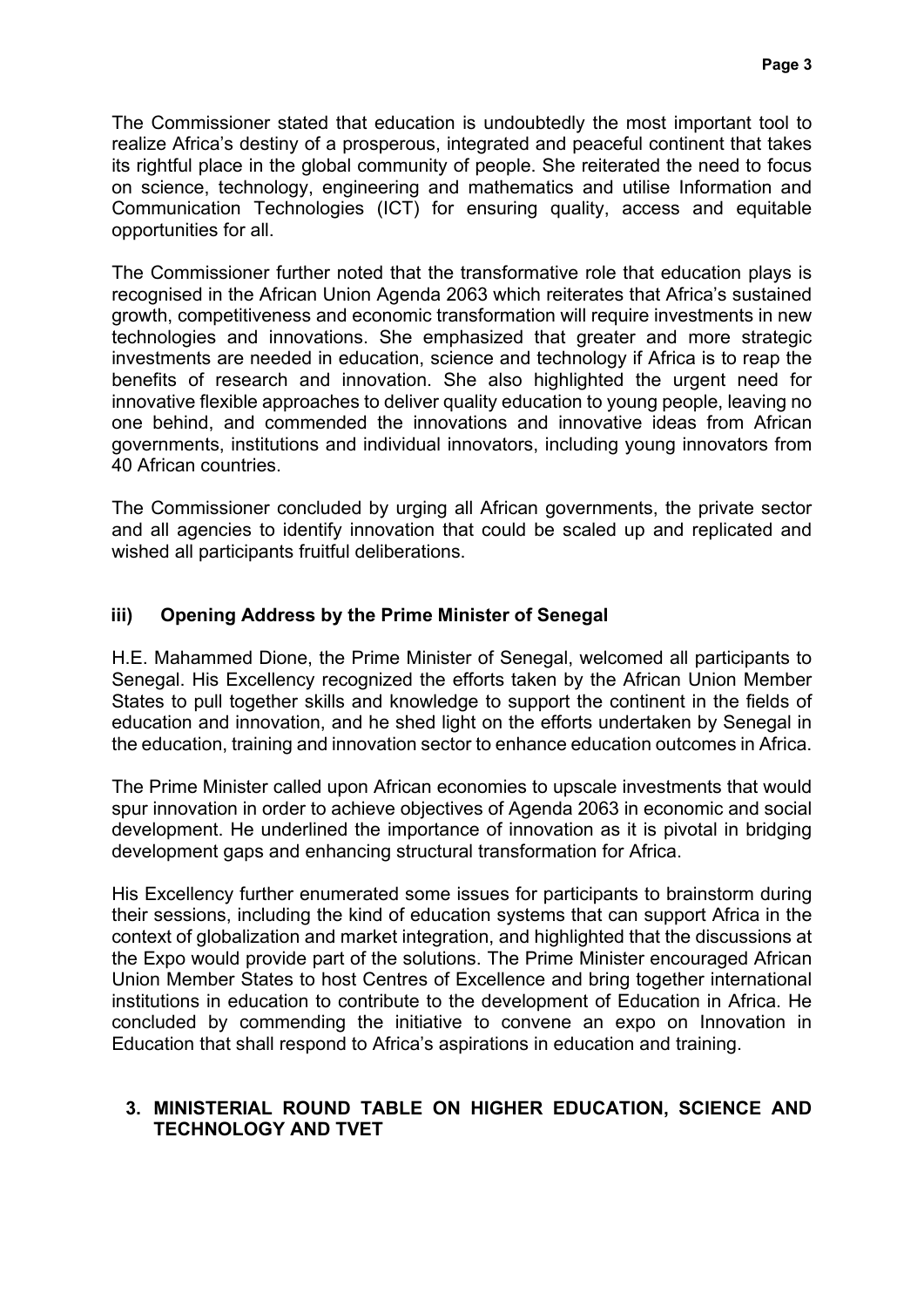The round table chaired by Dr. Kilemi Mwiria involved the Ministers responsible for Education in Senegal, Botswana and Central African Republic, as well as the AUC Commissioner for Human Resources, Science and Technology. The ministers shared key experiences on innovation from their respective countries. The session also discussed the AUC policy frameworks and key challenges and opportunities that Member States face in enhancing innovation.

### **Recommendations**

- (i) Policies must promote innovation in education and culture in Member States as this will enhance the economic development. In addition, the governments must translate their commitment into tangible and inclusive actions;
- (ii) There is need to engage and collaborate with key stakeholders in education including the private sector and development partners to spur and leverage innovation in education for development;
- (iii) Learners must be stimulated and encouraged to take on STEM at an early age as this is an enabler for transformation and provision of cost effective solutions; Curricula should be tailored to encourage STEM and spur the continent towards producing job creators rather than job seekers;
- (iv) Knowledge sharing platforms and innovation fairs need to be regularly held to promote development and review of policies, thereby catering for the changing needs of Member States and taking on board advances in technology.

# **4. PANEL DISCUSSION ON INNOVATING TO MEET OBJECTIVES OF CESA**

This panel sought to highlight the key innovations developed or promoted by various agencies that respond to the goals of the Continental Education Strategy for Africa (CESA 16-25).

### **Recommendations:**

- i. To ensure gender equity, there is a need for innovative initiatives targeting boys' empowerment to avert neglecting this demographic group, even as we focus on the girl child;
- ii. The efforts in developing innovation in education not only for government, but must include partnership between public and private sector;
- iii. There is need for innovative solutions in entrepreneurship, fellowship and scholarships. The AUC, has initiated various educational empowerment platforms including the entrepreneurial studies offered at Pan-African University, the Mwalimu Nyerere Scholarship and the young researchers program;
- iv. There is need for attitude change towards the role of teachers and TVET institutions. There is need for self-reflection among the teachers in order to restore dignity and improved service delivery to their core clientele, the students. This is in line with the first objective of the CESA 16-25;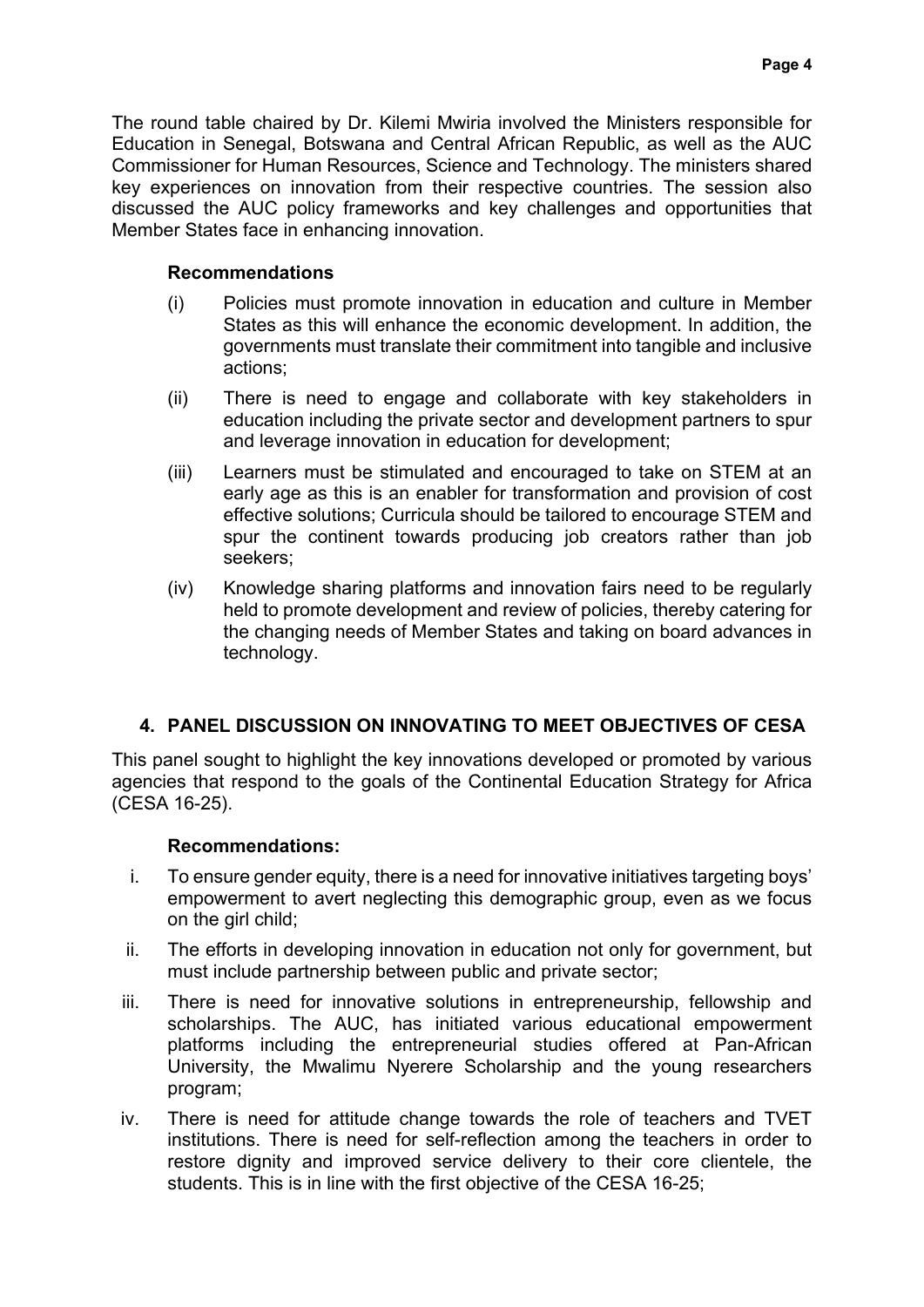v. It is imperative to establish strategic mutually supportive linkages across sectors in order to enhance relevance in education and training, and in order to promote innovation ecosystems.

### **5. PRESENTATIONS BY AU MEMBER STATE SENIOR OFFICIALS ON NATIONAL EDUCATION INNOVATIONS**

In this session, Senior Officials from the AU Member States presented some key innovations in education.

#### **Recommendations:**

- i. There is need for assessment studies on curriculum reforms and refurbishment of schools to ensure responsiveness of the education system to existent and emerging issues such as disability facilities, infrastructure and ICT. This includes building resource centers that can be shared among schools.
- ii. Telecommunications companies can be obligated to support connectivity in schools in order to enhance ICT in Education.
- iii. Use of Local languages as medium of instruction, particularly in the first three years of education.
- iv. It is useful to digitize education content into form that are easily accessible both online and offline.
- v. Teachers need to be empowered with the necessary ICT skills.

### **6. FEATURED INNOVATIONS IN EDUCATION**

This was the highlight of the expo where the top 50 innovations identified through a Call for Submissions of innovations in education were presented. The innovations were in three sessions. The top ten Innovators were invited to present their work in 5 minute 'pitches', and they were judged by a multi-partner jury for awards. The other top innovations were presented in plenary and parallel sessions. The innovations presented had to demonstrate impact and potential for wide dissemination. They included both technical inventions and social innovations that are enhancing access, quality, relevance, school security, learning achievement, financing, employability, school management among others.

#### **Recommendations:**

- i. Innovations in education contribute to creating a sustainable future, and they must continuously evolve to meet the challenges of the fast-changing and unpredictable globalized world.
- ii. There is need for Member States and the Global Education Partners including the Private Sector to create enabling environments where innovations in education can thrive. Innovations must be recognized, deliberately promoted and supported by policy, and all other members of society who act either as implementers or consumers of the innovation.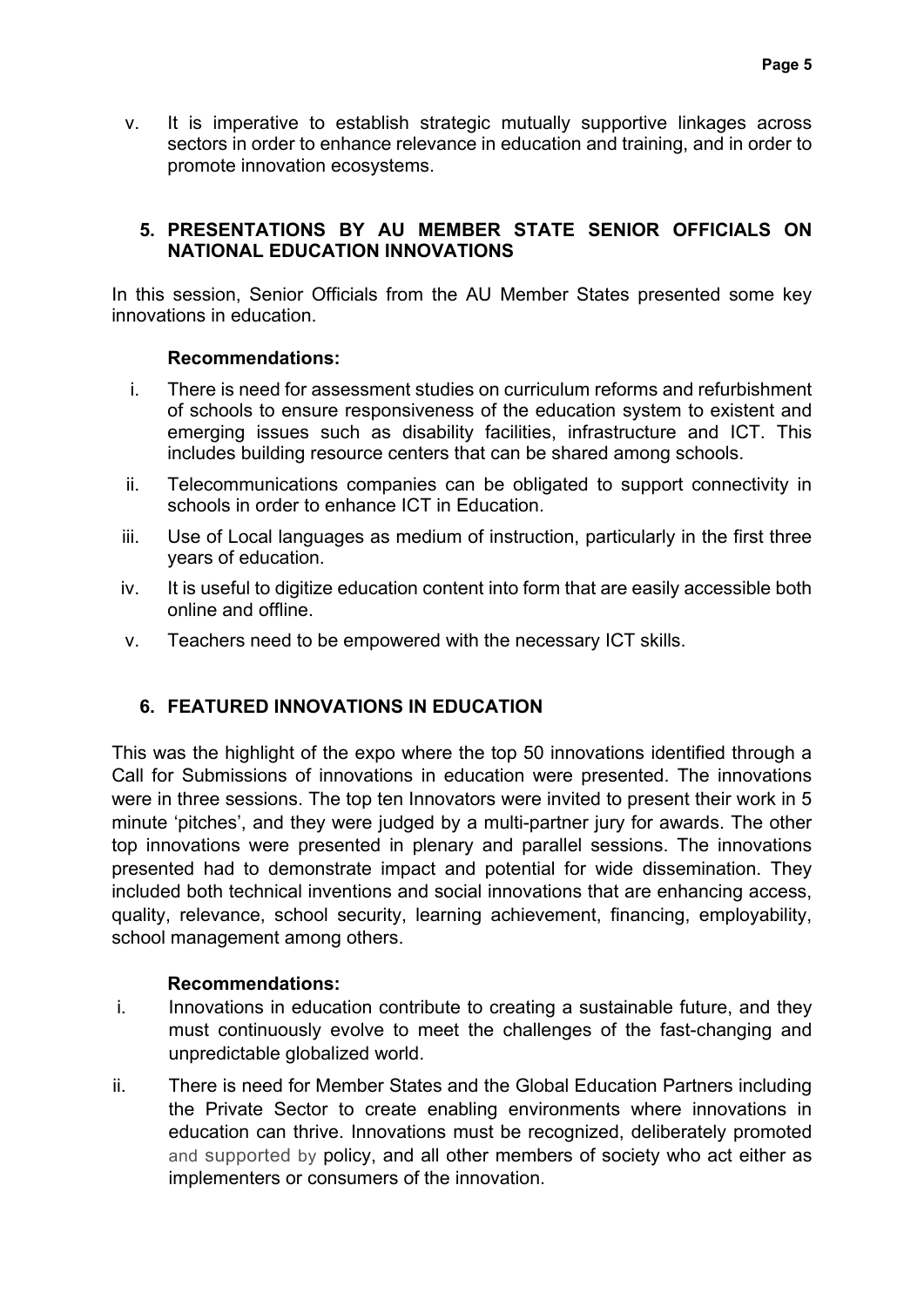iii. Innovators must be supported to effectively package and present their innovations so that they can attract the support necessary for their up-scaling, replication or further development in order to enhance education outcomes.

### **7. WORKSHOPS AND CONFERENCES ON INNOVATION IN EDUCATION**

A number of plenary as well as parallel sessions were held, featuring presentations and discussions by prominent academics, policy makers, business actors and emerging education innovators, as well as representatives from development partner organizations. These included innovative approaches at all levels of education. Among the themes featured in the workshops were innovations in Employment oriented TVET with strong involvement of the private sector, early childhood education, education in conflict affected areas, ICT in education, public and private partnership models, tertiary and higher education, teacher development, enhancing access for women and girls in education, making learning fun, and education policy and research.

#### **Recommendations:**

- i. Build the capacity for scaling up of innovations through supportive policy, financial and technical structures that create a conducive environment.
- ii. Member states and partners in education must be committed to establishing innovative ecosystems and approaches that support identification and large scale deployment and adoption of promising innovations.
- iii. Regular exchange of knowledge and experience between policy makers, private sector and development partners on all issues linked to innovation in education is encouraged as countries learn from each other and develop appropriate policies.
- iv. It is essential that policy recommendations are evidence based and that innovative bridges are established between policies and practice.
- v. There is need to leverage on emerging digital technologies including digital media and social networks to spur innovative educational approaches and opportunities for collaboration.
- vi. Training objectives must closely mirror community needs to ensure that the appropriate knowledge and skills are learned so as to effectively perform the job required.
- vii. Multi-stakeholder collaboration and cooperation is required to address the growing numbers of unemployed youth. There is therefore a need to bring the private sector into the conversation about analysing the challenges, understanding the diverse expectations and defining sustainable solutions.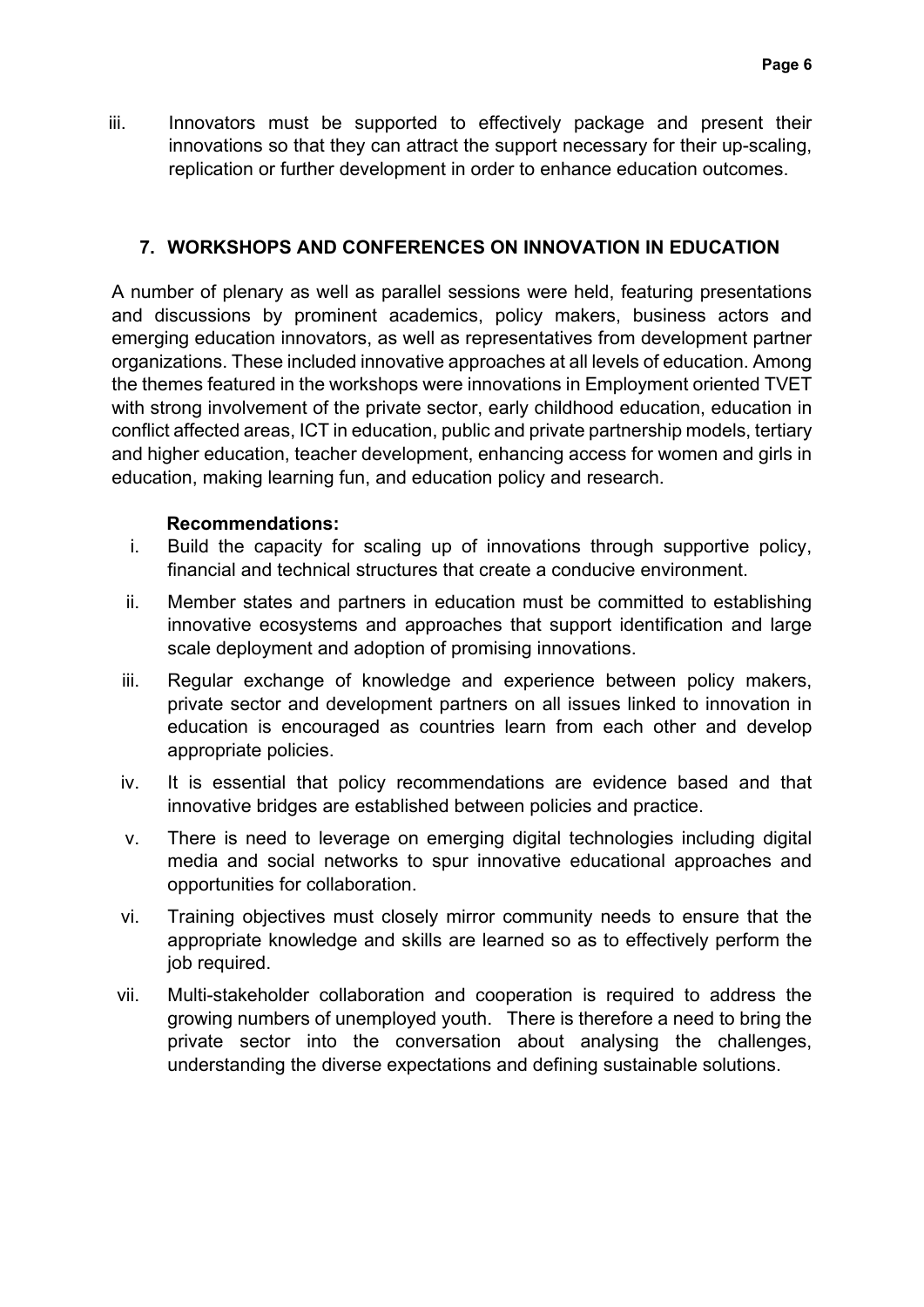#### **8. EXHIBITIONS**

The event had a diverse range of interactive, creative exhibitions sessions by organizations and innovators. Participants were offered numerous opportunities to share their innovations and to network and collaborate. Exhibitions included documentation, software, hardware, video and audio clips and demonstrations on education innovation.

### **9. INNOVATION AWARDS**

Following the 'pitching' session, 8 top innovations were ranked for prizes. The awards included cash prizes, AU plaques, and training fellowships. Cash prizes were contributed by the African union, GIZ, One Campaign, Ford Foundation, Ashoka and UNESCO. The listing of winners is attached.

In appreciation remarks, the First Place Innovator expressed his delight about receiving this valuable award and thanked the African Union Commission and other partners for organising the Innovating Education in Africa Expo. He underlined that the award will help him to scale-up his innovation and encourage him to do more in the future.

Certificate of recognition of innovation was issued to all selected innovators.

### **10.WAY FORWARD**

In order to sustain momentum and maximise the impact of the current initiative, the following was agreed as the way forward:

- i. Produce proceedings of the event, where all presentations and discussions will be captured, beyond the brief report and communique
- ii. Produce a handbook of Education Innovations in Africa. This will capture all submitted innovations, together with contacts of innovators. It will be an avenue for publicity for education innovators and innovations; and a resource for education development.
- iii. Establish a Network of Education Innovators, for which an IT Platform will be built. The platform will enable networking, experience sharing and mutual support and encouragement among education innovators. It will also be used to help in linking innovators with supportive frameworks and environments.
- iv. Establish an annual Innovating Education in Africa event. This one is therefore IEA-2018. Member States are called upon to offer to host future editions.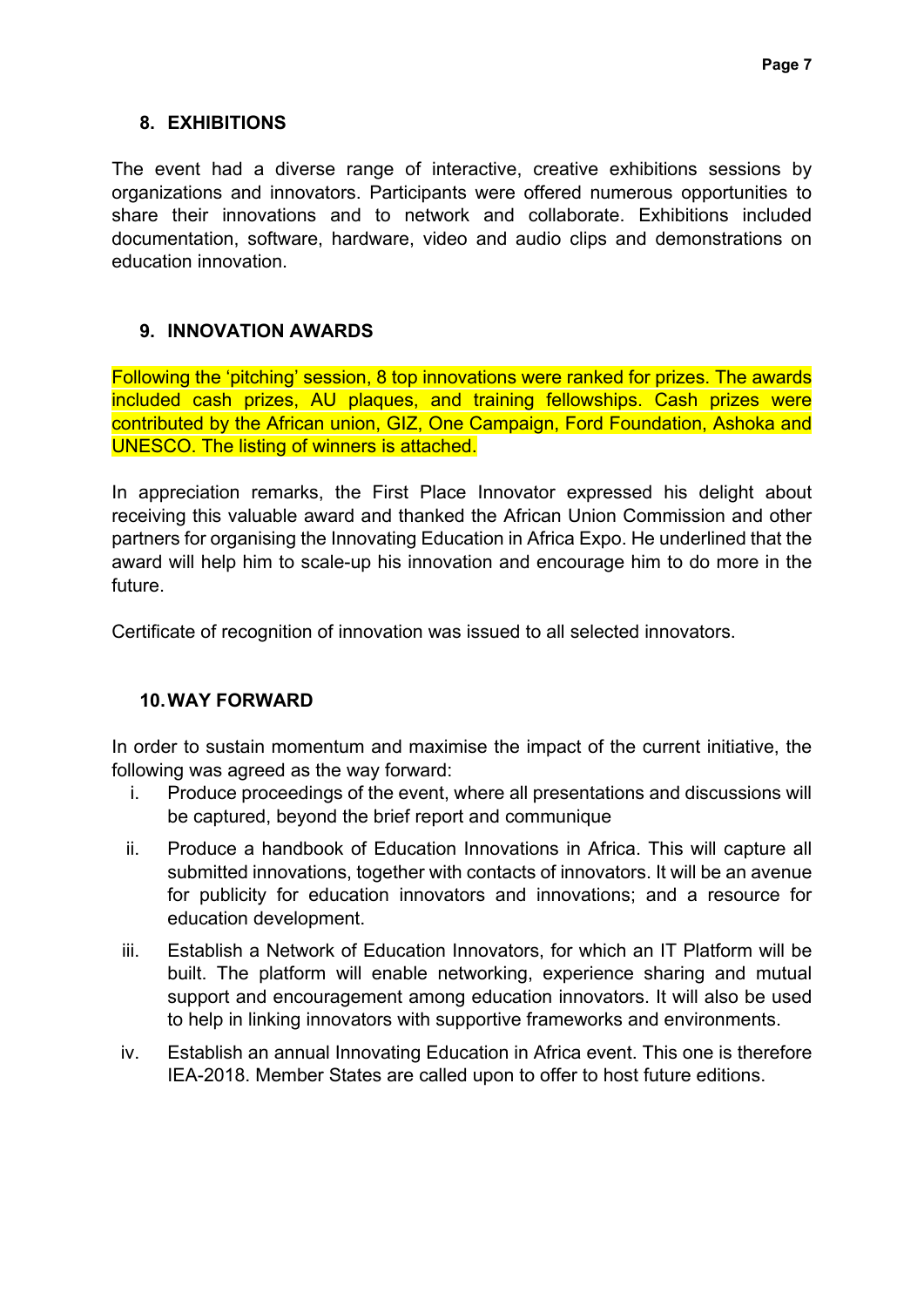#### **11.CLOSING SESSION**

The Minister of Basic Education of Botswana offered to host the IEA 2019.

In her closing remarks, the AUC Commissioner for Human Resources, Science and Technology (HRST) expressed her appreciation to the host government and partners including GIZ, ONE Campaign, Ford Foundation, UNESCO, USAID, Plan International, ADEA, FAWE, UNESCO-IICBA, Ashoka and Save the Children who generously contributed to the success of the event. She also thanked Innovators and all participants for their participation in the event.

The Senegal Minister for Higher Education said that the discussions were fruitful and important recommendations have been made. He congratulated all the winners and thanked the AUC Commissioner for HRST and her team for their input for the successful accomplishment of the event.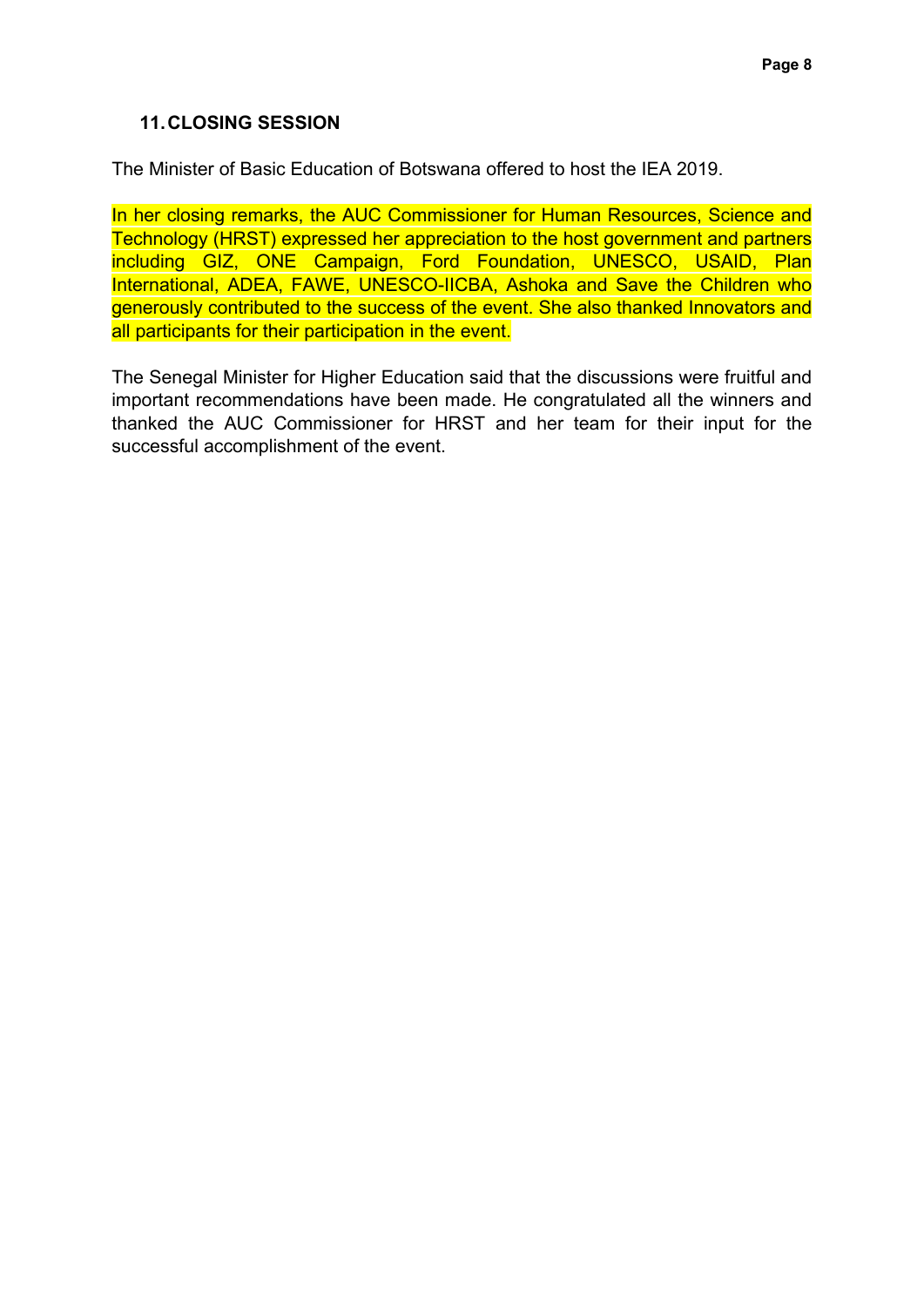

**UNIÃO AFRICANA**

الاتحاد الأفريقي

Ababa, Ethiopia P. O. Box 3243 Tel: 251-11-5517700 Fax: 251-11-5517844 / 5182523 website : www.au.int

# **LIST OF TOP 10 INNOVATORS RECEIPIENTS OF AU EDUCATION INNOVATION PRIZE 2018**

|                | <b>Name</b>           | Country      | Organisation          | <b>Description</b>                 |
|----------------|-----------------------|--------------|-----------------------|------------------------------------|
|                |                       |              | Dext                  | Portable Science Set for students  |
|                | <b>Charles Ofori</b>  |              | Technology            | capable of performing over 25      |
| $\mathbf{1}$   | Antipem               | Ghana        | Limited               | experiments                        |
|                |                       |              |                       | Mobile laboratory for schools      |
| $\overline{2}$ | Dodzi Aglago          | Togo         | MobileLabo            | without access to laboratories     |
|                | Zinhle                |              |                       | Promoting the the culture of       |
|                | Zamokuhle             |              |                       | reading though fun stories in      |
| 3              | <b>Nkosi</b>          | South Africa | Nal'ibali Trust       | native language                    |
|                |                       |              |                       | Integrated learning management     |
|                |                       |              |                       | system providing supplement to     |
| $\overline{4}$ | Messa                 |              | <b>Kamer Big</b>      | school work, also provides         |
|                | <b>Blandine</b>       |              | Bang                  | courses on entrepreneurship and    |
|                | Angele                | Cameroun     | (EduClick)            | targets refugees and dsiplaced     |
|                | <b>Angelin Marius</b> |              | <b>SEEDS</b>          | Teaching soft skills in an         |
| 5              | Rafidisaonina         | Madagascar   | LearnShare            | innovative way                     |
|                |                       |              | Grandmother           |                                    |
|                |                       |              | Project -             | Conservation of culture through    |
|                | Hamidou               |              | Change through        | education by engaging community    |
| 6              | Soukouna              | Senegal      | Culture               | in the                             |
|                |                       |              |                       | Providing low cost excursions to   |
|                | Nkosana               |              |                       | schools in Zimbabwe through the    |
|                | <b>Butholenkosi</b>   |              | Phenomenom            | use of Virtual                     |
| $\overline{7}$ | Dexter Masuku         | Zimbabwe     | Technologies          | Reality                            |
|                |                       |              |                       | Deliver fun and animated learning  |
|                |                       |              |                       | content across platforms including |
|                |                       |              |                       | radio, TV, SMS and smartphones,    |
|                |                       |              | Ubongo                | adapting it to local context and   |
| 8              | Doreen Kessy          | Tanzania     | Learning Ltd          | languages.                         |
| 9              | Chizaram              |              | <b>Mavis Computel</b> | Using "Talking Book" technology    |
|                | Ucheaga               | Nigeria      | Limited               | to deliver educational content     |